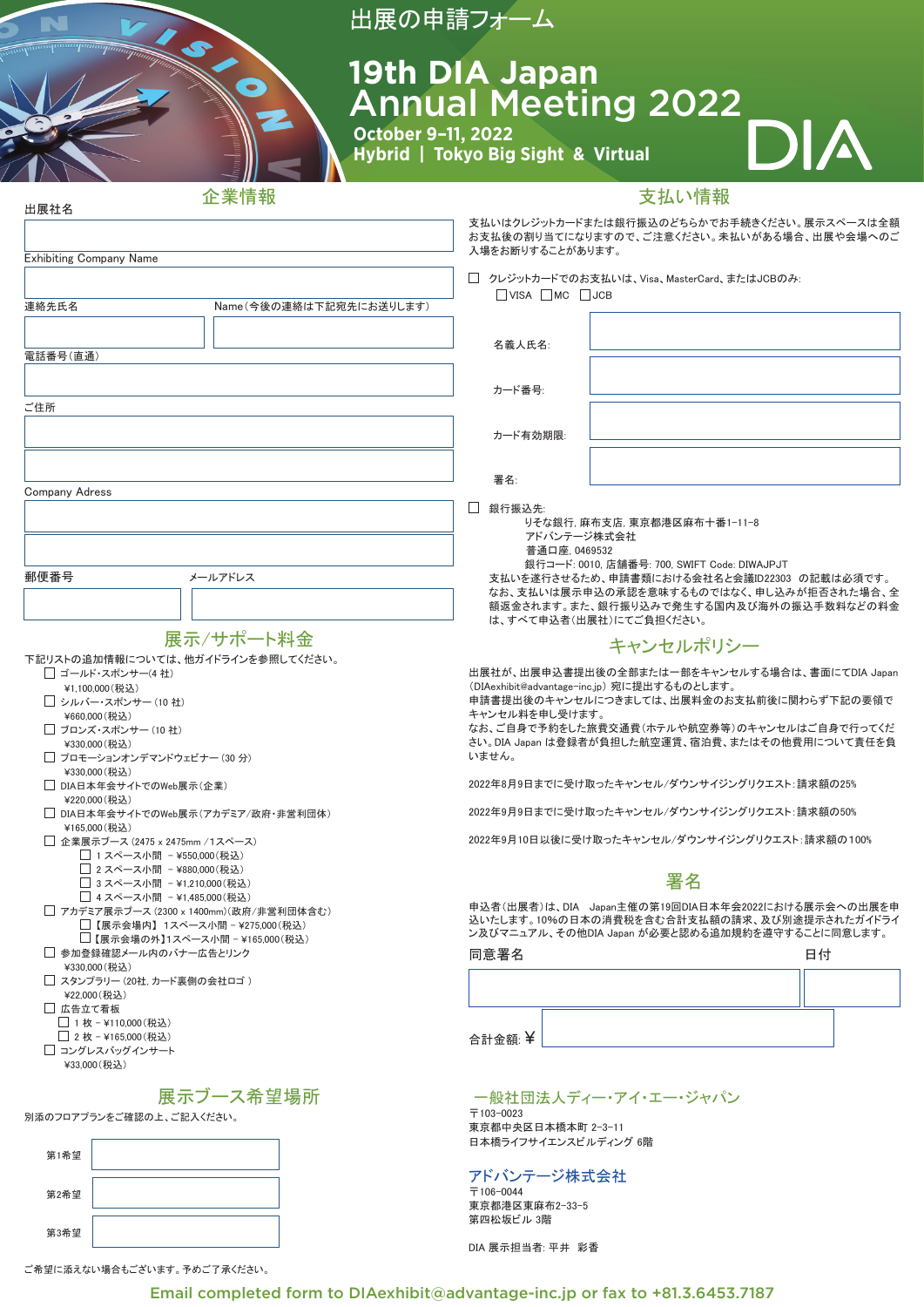

# TERMS AND CONDITIONS

**19th DIA Japan** Annual Meeting 2022

 **October 9–11, 2022 Hybrid | Tokyo Big Sight & Virtual**

DIA Japan will organize the Japan Annual Meeting 2022 to be held virtually, in a dedicated event platform (hereinafter "DIA JAM 2022"); Whereas, Sponsor is a company that wishes to fund part of the costs relating to the organization and the performance of DIA JAM 2022; Now, therefore, the Parties hereto agree as follows:

## **1 SPONSORSHIP**

#### **1.1 In General**

The Sponsor shall fund part of the costs relating to the organization and the performance of DIA JAM 2022. In return, DIA Japan shall enable Sponsor to carry out corporate support activities.

#### **1.2 Corporate Support Activities, Sponsorship Amount and Services**

The corporate support activities that the Sponsor can purchase are described in the DIA Japan Annual Meeting 2022 Sponsorship & Exhibition Prospectus hereinafter "Prospectus") attached hereto, together with the sponsorship amount that the Sponsor has to pay for such activities (hereinafter the "Sponsorship Amount") and with the services that DIA Japan has to provide (hereinafter the "Services"). Except as otherwise expressly stated in the Prospectus, all amounts are inclusive of 10% Japanese consumption tax.

## **1.3 Booking**

Applications will be received by DIA Japan's event partner Advantage Inc. on behalf of DIA Japan. The Sponsor can book the corporate support activities, which it wishes to receive by filling in the Application Form and returning it to Advantage Inc. at DIAexhibit@advantage-inc.jp. DIA Japan can accept or reject the subscription at its sole discretion. Upon DIA Japan's acceptance of the subscription, this Agreement and the relevant dispositions in the Prospectus and in the Application Form become binding for both Parties.

## **1.4 Invoicing**

Invoicing will be managed by DIA Japan's event partner Advantage on behalf of DIA Japan. Advantage Inc. shall send to the Sponsor an invoice for the Sponsorship Amount to be paid by the Sponsor. Such invoice shall comply with the legal requirement of the country in which DIA JAM 2022 takes place. The Sponsor may request that the invoice bear additional details (e.g. purchase order number), provided such requests are reasonable.

#### **1.5 Payments**

The Sponsor shall pay the Sponsorship Amount by the date specified in the invoice or, if no date is specified, at the latest 30 days after the date of invoice.

## **1.6 Sponsor Cancellation Policy**

Cancellations and changes to your original booking must be made in writing to Advantage Inc. at DIAexhibit@advantage-inc.jp. For cancellations made:

Cancellations/Downsizing requests received on or before: August 9, 2022 will receive a 75% refund.

Cancellations/Downsizing requests received on or before: September 9, 2022 will receive a 50% refund.

Cancellations/Downsizing requests received after: September 10, 2022 will receive NO refund.

No refund will be possible after this date.

## **2 OBLIGATIONS OF DIA Japan**

#### **2.1 Organization of DIA JAM 2022**

DIA Japan shall organize DIA JAM 2022 as planned and in compliance with applicable laws and regulations. DIA Japan shall organize DIA JAM 2022 in its own responsibility and the Sponsor does not bear any financial responsibility for DIA JAM 2022, except for the payment of the amounts due under this Agreement.

#### **2.2 Services**

DIA Japan shall perform the Services as described in the relevant disposition in the Prospectus.

#### **2.3 Use of Sponsorship Amount**

DIA Japan shall use the Sponsorship Amount solely for the purposes set out in its by-laws.

## **3 TERM**

This Agreement shall remain valid until the completion of all obligations of the Parties under this Agreement.

## **4 NO INFLUENCE ON RESEARCH, TREATMENTS OR SALES**

The Sponsor agrees and confirms that this Agreement has been concluded neither to influence research or research topics, nor to influence treatment decisions, nor current or future sales transactions with DIA Japan or the participants of DIA JAM 2022. The sponsorship does not commit DIA Japan or the participants of DIA JAM 2022 to conduct research in a particular field or manner, or to accept, prefer or recommend services or products from the Sponsor.

## **5 TRANSPARENCY**

The Sponsor and DIA Japan commit to transparency as set out in various legislation, regulations and standards of applicable international and national codes of the pharmaceutical industry. Thus, the Parties may disclose payments or transfers of value under this Agreement as well as further details, as deemed necessary by the disclosing Party, including publication on its websites.

Upon the other Party's request, each Party will provide to the other the necessary information allowing it to comply with its transparency requirements.

## **6 COMPLIANCE AND CONFLICT OF INTERESTS**

The Sponsor shall comply with DIA Japan's Code of Practice, with applicable legislation, regulations and the standards of applicable international and national codes of the pharmaceutical industry.

Each Party ensures to the other Party that it is not aware of any conflict of interests, that would prevent it from entering into this Agreement.

## **7 ANTI-BRIBERY**

In connection with the performance of this Agreement, neither Party has made, offered or authorized or will make, offer or authorize any payment, gift, promise or other advantage, whether directly or through any other person or entity, to or for the use or benefit of any government official or any entity or other person where such payment, gift, promise or other advantage would violate the anti-bribery and money-laundering legislation or any other applicable law.